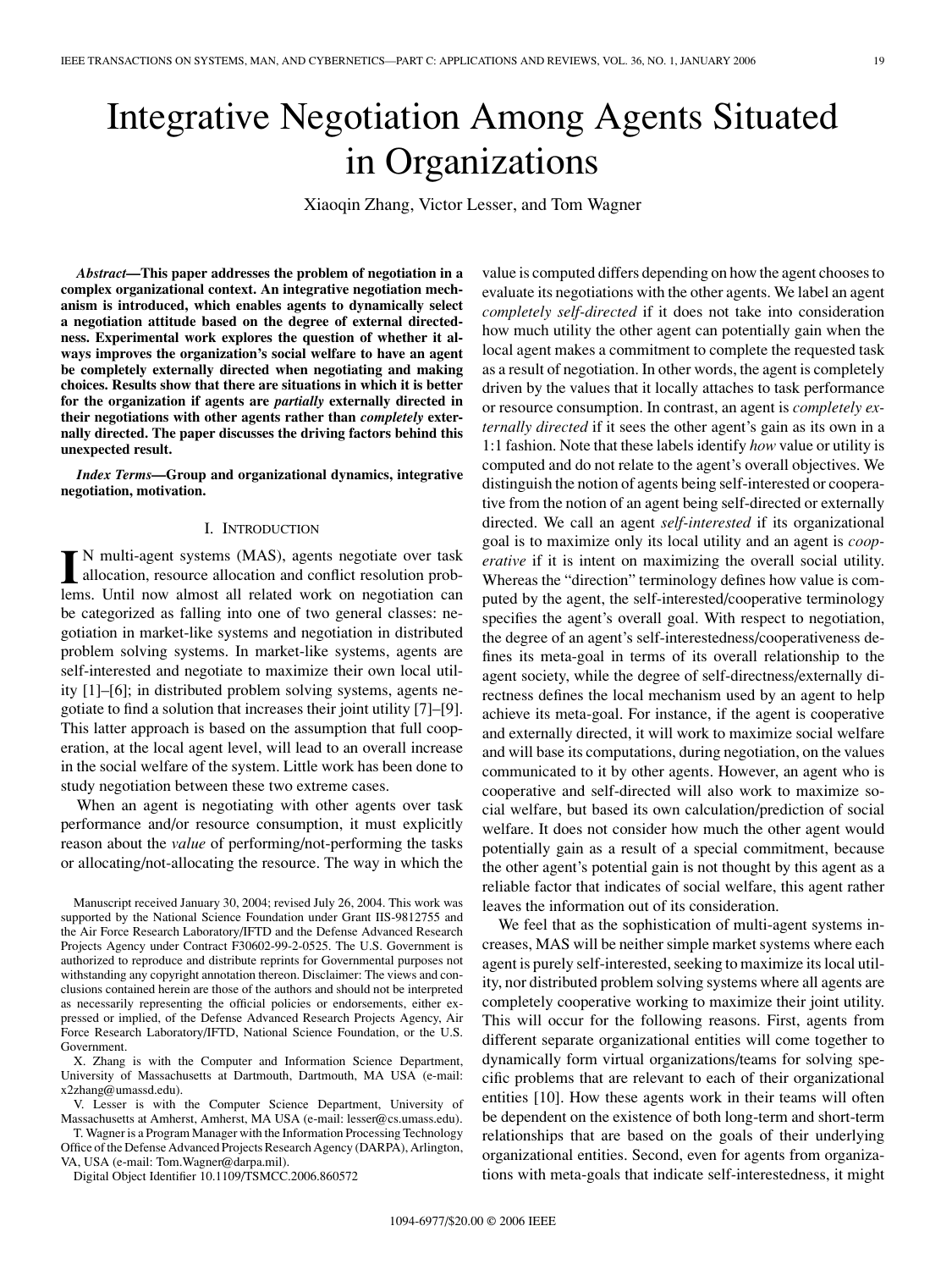

Fig. 1. Supply chain example.

be beneficial for them to be partially externally directed when they are in the situations where they will have repeated transactions with other agents from other organizational entities. Additionally, even agents working solely with agents of their own organizational entities will take varying negotiation attitudes in the spectrum of completely externally directed to completely self-directed in order for the organization to best achieve its overall goal. The latter perspective is based on a *bounded-rational* argument: it is not possible from a computational or communicational perspective for an agent to be fully cooperative, because the agent needs to take into account the current and expected change in the utilities of all agents in the organization and the state of achievement of all organizational goals to be fully cooperative. Thus, it may be best for the organization to have agents being partially externally directed in their local negotiation with other agents rather than being completely externally directed in order to deal more effectively with the uncertainty of not having a more informed view of the state of the entire agent organization. We feel a similar argument can be made for self-interested agents. It may not always be advantageous for them to take the negotiation attitude of completely self-directed. Rather, in some context, the more external-directed attitude will lead to an increase in their own local utility.

Note that, this work pertains to deliberate agents situated in an agent society where there are organizational relationships among agents. The agents can make choices about with whom to collaborate, how to negotiate, what to charge for services, etc. Further, the negotiation attitude will be dependent on the relationships among the negotiating parties and the particular negotiation issue, and the state of achievement of relevant organizational goals. In the experimental work reported in this paper, we are also assuming that agents are not acting in a hostile manner nor gaming the situation based on the meta-level information transferred among agents. However, we feel that by adding some additional mechanisms that allow an agent to adjust the character of the meta-level information that is exchanged, hostile/gaming agents can be handled within the basic framework laid out in this paper.

Let us consider the supply chain example in Fig. 1. There are different organizational relationships among agents. For instance, there is an agent (agent IBM 2) who produces hard drives, belonging to the IBM Company. It provides hard drives for three different agents, with the following organizational relationships:

- 1) Agent IBM 2 provides hard drives for the other agent (agent\_IBM\_1), which also belongs to IBM but assembles PCs;
- 2) Agent IBM 2 provides hard drives to an NEC agent (agent NEC), and as the transactions between them become more frequent and regular, they form a virtual organization based on the recent transactions;
- 3) Agent IBM 2 occasionally provides hard drives for a distributor center (agent DIS) based on a simple market-like mechanism.

When agent\_IBM\_2 negotiates with these three agents, it should use different negotiation attitudes that reflects the different relationships. For instance, when it negotiates with agent IBM 1, it may need to be more externally directed than it is towards the other two agents if its most important metagoal is to increase the utility of IBM. However, even for the good of IBM's benefit, it may not be the best choice for agent IBM 2 always to be completely externally directed towards agent IBM 1. Sometimes it may bring IBM more profit for agent IBM 2 to provide hard drives to agent DIS rather than to agent IBM 1,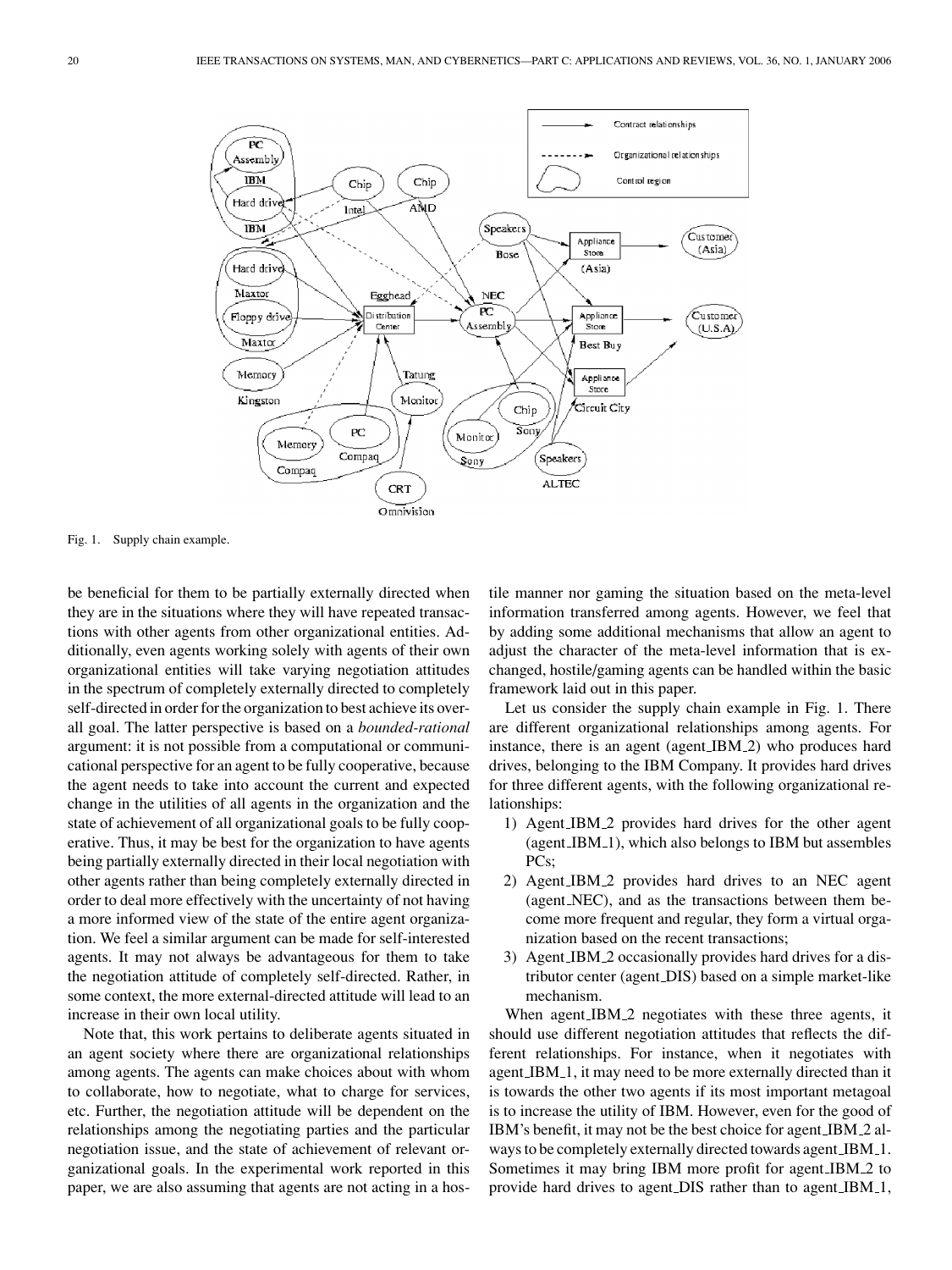if agent IBM 1 is not certain whether it really needs the hard drive.

When agent IBM 2 negotiates with agent NEC, it may need to be more externally directed than it is towards agent DIS given the virtual organization it has formed with agent NEC. The appropriate level of local cooperation depends on how important the utility increase of this virtual organization is to agent IBM 2, how the goal to increase the utility of this virtual organization relates to its other goals, and how certain the information provided by agent DIS compares to the information received from other sources. Also, as we noticed before, the formation of this virtual organization is dynamic; it may also disappear sometime later as the environment changes, so agent IBM 2 should adapt its negotiation attitude dynamically too.

From the above examples, we find it necessary to have a mechanism that supports agents choosing from among many different negotiation attitudes in the spectrum from completely selfdirected to completely externally directed, and easily switching from one attitude to another. The choice of negotiation attitude should depend on the agent's organizational goals, the current environmental circumstance, which agent it is negotiating with, and what issue is under negotiation. There should also be no requirement of a centralized controller that coordinates the agent's behavior.

So far, there has been no such negotiation mechanism which provides the above capabilities for agents (see related work in Section VI). In this paper, we introduce an negotiation mechanism which enables agents to construct negotiation attitudes in the spectrum from completely self-directed to completely externally directed in a uniform reasoning framework called the Motivational Quantities (MQs) framework [11]. The MQ framework provides the agent with an appropriate utility model for quantitatively reasoning about how specific task allocation decision relates to satisfying its organizational goals. In the remainder of the paper, the MQ framework is reviewed in Section II. Section III describes the integrative negotiation mechanism. Section IV uses examples to explain the ideas more fully. Section V presents experimental results that explore how different negotiation attitudes affect the agent's performance and the social welfare of the overall system. Section VI discusses related work and Section VII concludes and identifies further work.

## II. MQ FRAMEWORKS

The MQ framework [11] is an agent control framework that provides the agent with the ability to reason about which tasks should be performed and when to perform them. The reasoning is based on the agent's organizational concerns. The basic assumption is that agents are complex, with multiple goals related to the multiple roles they play in the agent society. The progress towards one goal cannot substitute for the progress towards another goal. MQs are used to represent the progress towards organizational goals quantitatively. Each agent has a set of MQs which it is interested in and wants to accumulate. Each  $MQ<sub>i</sub>$  in this set represents the progress toward one of the agent's organizational goals. Each  $MQ<sub>i</sub>$  is associated with a preference function (utility curve),  $U_{f_i}$ , that describes the agent's preference for a particular quantity of the  $MQ<sub>i</sub>$ . The agent's overall utility is a function of the different utilities associated with the MQs it tracks:  $U_{\text{agent}} = \gamma(U_i, U_j, U_k, \ldots)$ . The structure of function  $\gamma$  represents the agent's preference and emphasis on different organizational goals. The MQ framework thus provides an approach to compare the agent's different motivational factors through a multi-attribute function. Not all agents have the same MQ set. If two agents need to construct a commitment through coordination or negotiation, and use MQ as an exchange medium, they need to have at least one MQ in common, or be willing to form one dynamically. Different agents may have different preferences for the same MQ.

MQs are consumed and produced by performing MQ tasks. The agent's overall goal is to select tasks to perform in order to maximize its local utility through collecting different MQs. This does not mean that the agent has to be "self-interested," it only means that the agent selects its actions to contribute to its multiple organization goals. If "to help agent  $B$ " is one of the goals of agent A, then agent A will act in a cooperative manner with respect to agent  $B$ . If two or more agents have a goal in common and hence have the same MQ in common, they act as a group or a team working collaboratively toward this goal. MQ tasks are abstractions of the primitive actions that an agent may perform. The agent compares and selects tasks that are associated with different organizational goals. Each MQ task  $T_i$ has the following characteristics:

- Earliest start time  $est_i$ . The performance of  $T_i$  before this time does not generate valid results.
- Deadline,  $dl_i$ . The accomplishment of  $T_i$  after this time does not generate valid results.
- MQ task  $T_i$  needs some process time to be accomplished, denoted as  $d_i$ .
- MQ task  $T_i$  produces certain quantities of one or more MQs, denoted as MQPS (MQ production set). The production of MQs reflects the progress made in accomplishing the organizational goal associated with this specific MQ.
- MQ task  $T_i$  consumes certain quantities of one or more types of MQs, denoted as MQCS (MQ consumption set). The consumption of MQs represents resources consumed by performing this task, or favors owed to other agents for subcontracting work.

The MQ scheduler schedules current potential MQ tasks, and produces a schedule of a set of MQ tasks, specifying their start times, and finish times. The scheduler takes the following factors into consideration: the MQPS, MQCS, duration  $d_i$ , the earliest start time  $est_i$  and the deadline  $dl_i$  of each MQ task, and the agent's current accumulation of MQs. Notice that MQ is always being evaluated in the context of agent's current MQ accumulation state. For example, Fig. 2 shows a single utility curve for a single  $MQ_i$ . The first one unit  $MQ_i$  brings the agent  $Q_1$  units of utility  $U_i$ . After the agent has collected 2 units of  $MQ_i$ , the additional one unit of MQ<sub>i</sub> brings the agent additional  $(Q_3 - Q_2)$ units of utility  $U_i$ .  $(Q_3 - Q_2)$  is not necessarily equal to  $Q_1$ , they are calculated based on the utility curve associated with  $MQ_i$ .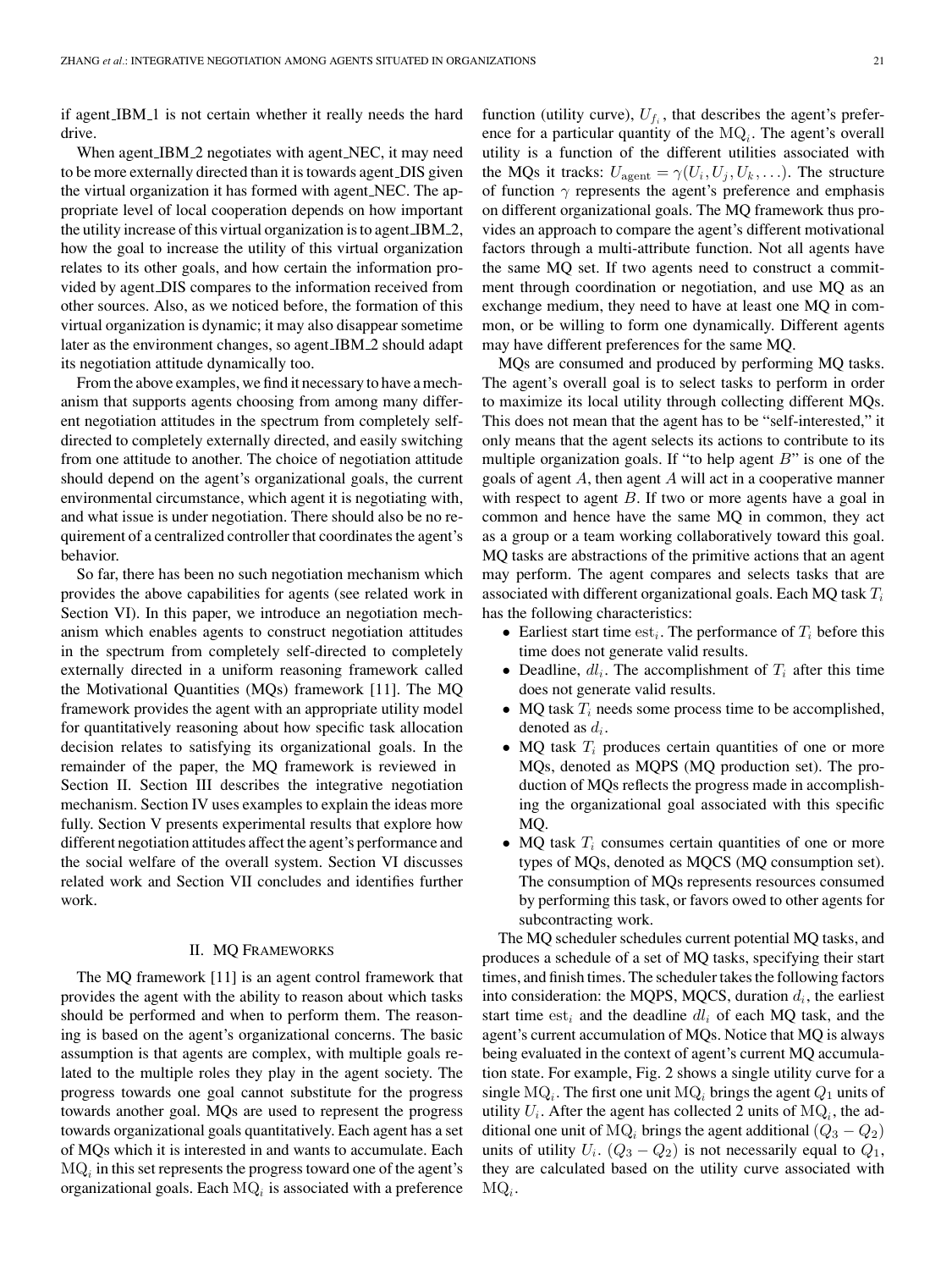

Degree of Concern completely completely for Own Outcomes selfdirected externally directed mixing directed Avoidant Accommodative

Degree of Concern for Other's Outcomes

Fig. 2. MQs and utilities.

The MQ framework provides the comparison of tasks that need to be performed for different reasons: for different organizational goals, for other agents to gain some financial benefit or favors in return, for cooperation with other agents, etc. It also supports different utility functions that relate the execution of tasks to the importance of organizational goals. The MQ framework is related to the work on joint intentions [12] and joint goals [13]. In this work, the agent reasons logically about the existence of joint goals (based on information exchanged and its local knowledge database) and then decides which activities to perform and how it should interact with the other agents under joint goals. However, this work differs from the MQ framework in the following way. The joint goal work does not address how the agent chooses from multiple candidate goals, or how the agent decides which activities to perform at a given time. Instead, it focuses on finding the existence of the joint goals. In contrast, the MQ work focuses on deciding which goals (or tasks) to perform, when to perform them and how to perform them from a quantitative perspective rather than from a logical one.

In summary, the MQ framework provides an agent with the capability to reason about different goals in an open, dynamic and large-scale MAS, hence the agent can evaluate a negotiation issue from an organizational perspective.

## III. INTEGRATIVE NEGOTIATION

In a complex agent society, an agent will need to work with other agents from a variety of different organizational positions. For example, an agent from its own group, an agent who has a higher position and thus more authority, an agent from a cooperative company, or an agent from a competing company and so forth. The agent's attitude toward negotiation is not just simply either self-directed or externally directed, the agent needs to qualitatively reason about each negotiation session, and so it can choose an appropriate negotiation attitude.

Fig. 3 describes this dual concern model. When the agent only attaches importance to its own outcome, its attitude toward negotiation is completely self-directed; when an agent attaches the same degree of importance to its own outcome as it does to the outcomes of the other agent, its attitude is completely externally directed; when the agent attaches more importance to the outcomes of other agents and no importance

#### Fig. 3. The dual concern model.

to its own outcome, its attitude is accommodative; if the agent attaches no importance to any outcomes, its attitude is avoidant (the negotiation is not worth its time and effort). From this model, we find that there are potentially many options between the two extremes of completely self-directed and completely externally directed. These other options depend on the importance the agent attaches to the increase of its own utility relative to the importance it attaches to the increase of the other agents' utility.

Let us use task allocation as an example of negotiation where for each task  $t$  that agent A wants agent B to complete, certain MQs are transferred from agent A to agent B if agent B agrees to complete the task. The conceptual model here is that agent B is motivated by the potential increase in its MQs to perform tasks for agent A (note that this does not convert the MQs to currency as not all agents may be interested in said MQs). We will start with a simple, abstract example. In this model, when agent B commits to accomplishing task  $t$ , based on a contract that is mutually agreed upon by the two agents (formed either dynamically or pre defined), it is then obligated to perform the task, otherwise it may incur a penalty. When B successfully accomplishes  $t$ , the agreed upon amount of the MQ will be transferred from agent A to agent B. Note that agent B must actually decide whether or not it is interested in performing t. This evaluation is done via the MQ framework and the associated MQ scheduler. The evaluation uses agent B's preference for the  $MQ$  in question to determine the relative value of performing  $t$ for agent A compared to other candidate tasks agent B may have. This evaluation process, in turn, determines agent B's attitude toward the negotiation of task t.

In terms of specifics, there are two types of MQs that could be transferred with the successful accomplishment of task t: *goal related* MQ and *relational* MQ. These classes are conceptual and used to clearly differentiate motivations for task performance from attitudes toward negotiation issues—in reality, they are both simply MQs. *Goal related* MQs are associated with an agent's organizational goals, generally increases in MQ volume, and hence have positive benefits to the agent's utility. Note that the agent's designer determines which kinds of MQs the agent tracks (and is interested in), defines the agent's preference for each via the utility functions discussed earlier,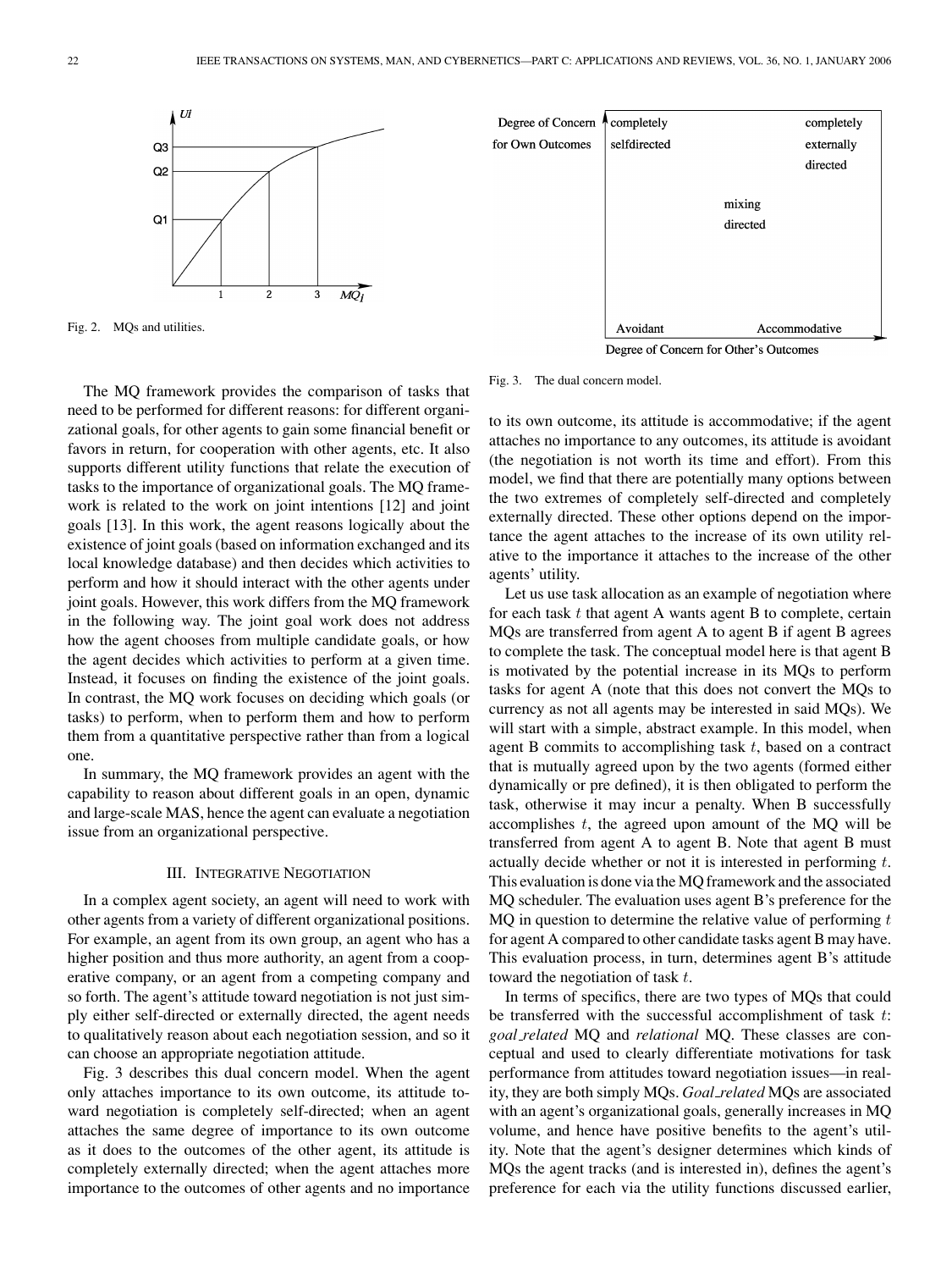and determines how these relate to the agent's organizational goals. When dealing with *goal related* MQs, the agent collects MQs for its own utility increase. In this sense, agent B's performance of task  $t$  is motivated by "self-interested" reasons if payment is via a *goal related* MQ. For example, task t has three units of  $MQ_x$  transferred with it, and for agent B, the utility curve of MQ<sub>x</sub> is:  $u(x)=2x$ , that means, the utility of agent B will increase by six units by collecting three units of  $MQ<sub>x</sub>$ through performing task  $t$ . Agent B decides whether to accept task t by reasoning about its value relative to the cost of the resources it will expend in the performance of t and the opportunities it will forgo by taking this task  $t$ . In this case, as the task doesn't consume any MQs, the resource expenditure is time or in terms of opportunity cost. Because this reasoning process pertains to *goal related* MQs, it is "self-directed" for the agent's only concerns is its own utility increase.

Consider a modified case. Suppose that by having task  $t$ accomplished by agent B, agent A's own utility increases by 20 units. If agent B takes this fact into consideration when it makes its decision about task  $t$ , agent  $B$  is externally directed with agent A because agent B is also concerned about agent A's outcome (in addition to its own). If we want agent B to consider A's utility, we need to introduce another MQ designed to model B's (revised) preference for A to have a utility increase also. To reflect the B's attitude toward A's outcome, we introduce a *relational* MQ, the preference for which represents how externally-directed agent B is with agent A concerning task t. Let  $MQ<sub>ba/t</sub>$  be the relational MQ transferred from agent A to agent B when agent B performs task t for agent A. Since  $MQ_{ba/t}$ is a *relational* MQ, its only purpose is to measure the attitude of agent B towards agent A concerning task  $t$ , the utility of agent B toward problem solving, we will not consider the utility produced by any relational MQs such as  $MQ_{ba/t}$ . Likewise with agent A. When agent A transfers  $MQ_{ba/t}$  to agent B, we will not tabulate the negative change in utility of agent A, because, the change in utility is not related to problem solving progress but is instead related to the transfer of a relational MQ. The reason for this approach is that in this paper our performance metric is social welfare as it is conventionally used, which is in terms of progress toward joint goals. From this view, the utility produced by a relational MQ can be seen as *virtual utility*. Though  $MQ_{ba/t}$  produces virtual utility, is important because it carries the information of how important task  $t$  is for agent  $A<sup>1</sup>$  and makes it possible for agent to consider agent A's outcome when it makes its own decisions. Actually, how  $MQ_{ba/t}$ is mapped into agent B's (virtual) utility, meaning utility that is not included in the social welfare computation<sup>2</sup> depends on how externally directed agent B is with agent A.

<sup>1</sup>It is assumed that agents are honest and do not lie about the importance of task  $t$ . We recognize that this assumption may not hold in all applications. It is worth noting, however, that it is actually difficult to lie effectively in the MQ framework because the agents do not necessarily know each other's mapping function for relational MQs. Consider Fig. 4. If agent A is interacting with agent B and agent A does not know which mapping function (a, b, c, d) that agent B is using, it will be difficult for agent A to know the impact that its local choices

will have on agent B's response.<br><sup>2</sup>In remainder of the paper, we may omit the word "virtual" before utility, but we know that this *relational* MQ. only maps into virtual utility that is not

Fig. 4. Different mapping functions of  $MQ_{ba/t}$ .

Suppose that 20 units  $MQ_{ba/t}$  are transferred with task t, representing the utility agent A gained by having agent B perform task  $t$ , Fig. 4 shows four different functions for mapping  $MQ_{ba/t}$  to agent B's virtual utility.

Function a, b, and c are linear functions:  $U_a(\text{MQ}_{ba/t}) =$  $k * MQ_{ba/t}.$ 

If  $k = 1$  (a),  $U_b(\text{MQ}_{ba/t}) = \text{MQ}_{ba/t} = U_a(t)(U_a(t))$  denotes the utility agent A gained by transferring t), then agent B is completely externally directed to agent A.

If  $k > 1$  (b),  $U_b(\text{MQ}_{ba/t}) > \text{MQ}_{ba/t} = U_a(t)$ , then agent B is accommodative to agent A.<sup>3</sup>

If  $k < 1$  (c),  $U_b(\text{MQ}_{ba/t}) < \text{MQ}_{ba/t} = U_a(t)$ , then agent B is partially externally directed with agent A.

If  $k = 0, U_b(MQ_{ba/t}) = 0$ , then agent B is completely selfdirected with respect to agent A. In this case, if agent A wants agent B to do task  $t$ , it needs to transfer another kind of MQ (the *goal related* MQ) to agent B, agent B and agent A can negotiate about what type of *goal related* MQ to transfer and how much of it should be transferred, regarding how and when agent B could accomplish task t. In the following examples and the experimental work, we assume that the type and amount of the transferred *goal related* MQs are fixed and agents do not negotiate about them, so we can focus on demonstrating how the *relational* MQ works.

The mapping function could also be a nonlinear function (d) that describes a more complicated attitude of agent B to agent A, i.e., agent B being completely externally directed with agent A until certain organizational goal is met indicated by the level of MQ, and then becoming self-directed. An agent can adjust the utility mapping function to reflect its relationship with another agent, which could be its administrator, colleague, friend, client or competitor. By adjusting some parameters in the mapping function, more subtle relationships could be managed. The agent could differentiate a friendly colleague from an unfriendly



real utility. In the experimental work, neither the agent's utility nor the social

welfare includes the virtual utility from *relational* MQ.<br><sup>3</sup>This function can be used to represent authority relationship between agents. When k is set to a very large number, agent A actually has authority over agent B—the task from agent A has high priority in agent B's agenda. Another way to express the authority relationship in MQ framework is to use the *goal related* MQ. A similar preference utility function like this one associated with a *goal related* MQ can represent the authority. However, the difference is that there is no "real" utility transferred between agents in the first approach.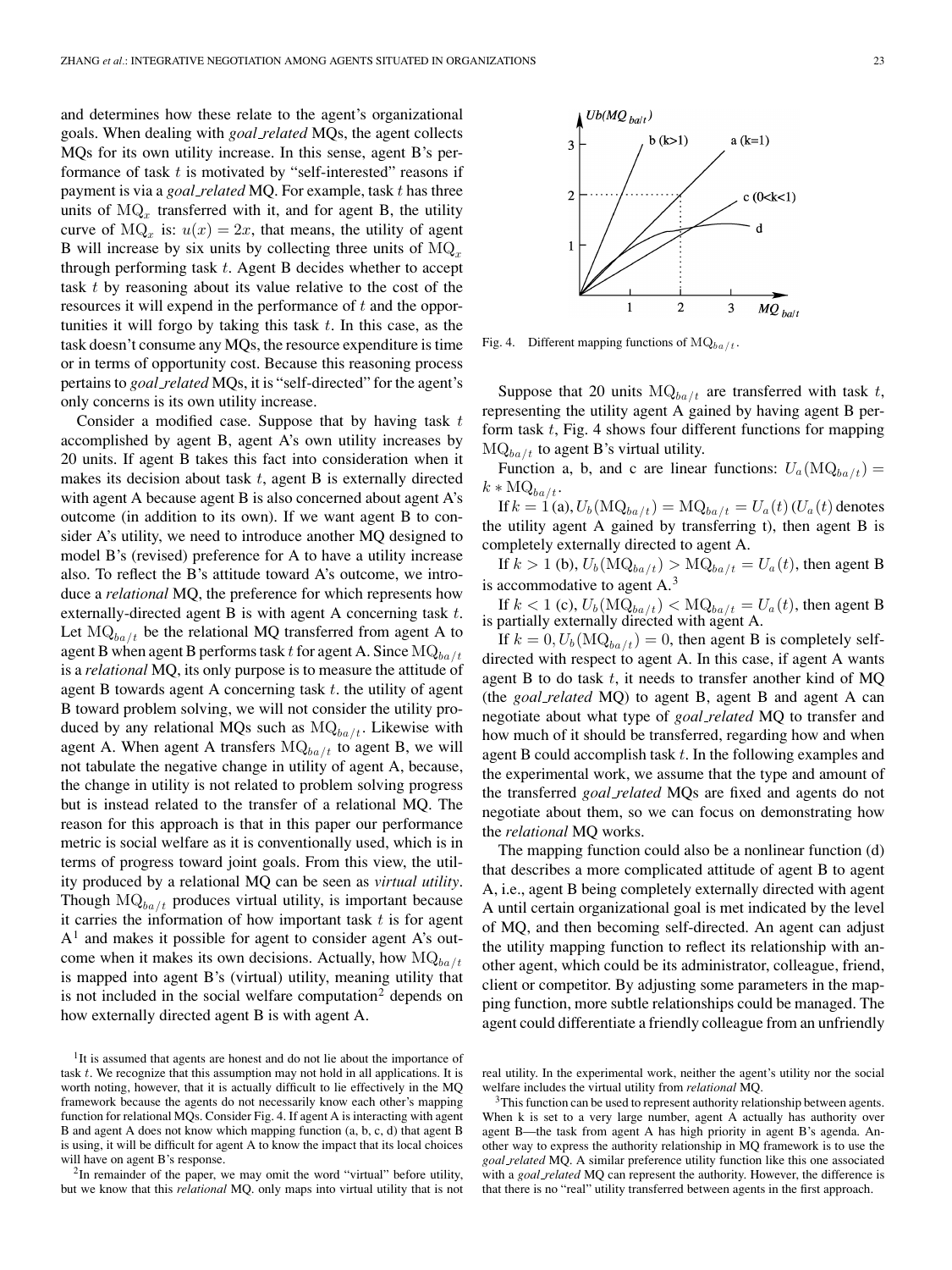

Fig. 5. Agent society.

colleague, also it could draw distinctions between a best friend and an ordinary friend. The structure of the function reflects that for how long and to what extent the agent would like to be externally directed.

Different from the *goal related* MQs, which are built by the agent's designer and whose utility curves are not changing, the utility curves of the *relational* MQs can be adjusted by the agent dynamically to reflect its dynamic relationships with other agents. Additionally, the agent's attitude towards another agent could be "issue-specific;" given an agent could play multiple roles, there could be different issues negotiated between agents, and the agents should select different attitude according to what issue is negotiated. For example, for the colleague's request to contribute to a shared professional job and for the same colleague's request for a ride, even though both requests come from the same agent, the agent's attitude could be different.

By introducing this agent-oriented, issue-specific *relational* MQ into negotiation, the agent's attitude toward another agent concerning a specific issue can be represented as the utility curve associated with the *relational* MQ. This mechanism is called an *integrative negotiation* mechanism, which supports the agent's choosing a negotiation attitude of any type from completely self-directed to completely externally directed. The agent's attitude towards a negotiation issue is affected by the utility mapping function of the transferred MQ with this issue. In the MQ framework, the MQ scheduler enables the agent to optimize its schedule and maximize its local utility. While the framework directly supports the concept of relational MQs and being motivated to cooperate on that basis, the use of MQ transference in this paper extends the MQ framework to interconnect the local scheduling problems of two or more agents in a dynamic fashion (based on the current context). Prior to this work, no meaningful work had been done in MQ transference or the implications of it.

How can an agent choose its attitude toward other agents in such a complex organization context? We are not planning to present a solution to this question in this paper, but we feel that the agent should dynamically adjust its attitude by analyzing

the other party, the issue in negotiation and its current problemsolving status. In Section IV, we show that for a simple scenario the optimal attitude can be formally specified and for that scenario we can learn through local observation what are the best attitude. The following information should be considered in this decision making process: "Who is the other agent?" "How is its organizational goals related to mine?" "What is its objective?" "What is its relationship to me?" and so forth. Some of this information can be learned from experience [14]. In [15], we presented a formalized analytical model and showed that the best negotiation attitude can be driven through the calculation based on this model and the available information of the environmental context.

# IV. THE SCENARIO

In this section, we introduce a simple example of an agent society and show how the integrative negotiation mechanism works using the MQ framework. There are three agents in this society as shown in Fig. 5.

- 1) The Computer-Producer Agent (c): receives *Purchase Computer* tasks from an outside agent (which is not considered in this example). Fig. 5 shows that to accomplish a *Purchase Computer* task, the Computer-Producer Agent needs to generate an external request for hardware (*Get Hardware* task), and also needs to ship the computer (*Deliver Computer*) through a transport agent.
- 2) The Hardware-Producer Agent (h): receives *Get Hardware* tasks from the Computer-Producer Agent, it also receives *Purchase Parts* tasks from an outside agent.
- 3) The Transport Agent(t): receives *Deliver Computer*tasks from the Computer-Producer Agent, it also receives *Deliver Product* tasks from an outside agent.

In this example, every agent collects the same type of *goal related* MQ: MQ\$. The utility curve for MQ\$ is: utility(x) = x and every agent uses this same function. Each task that the agent receives includes following information.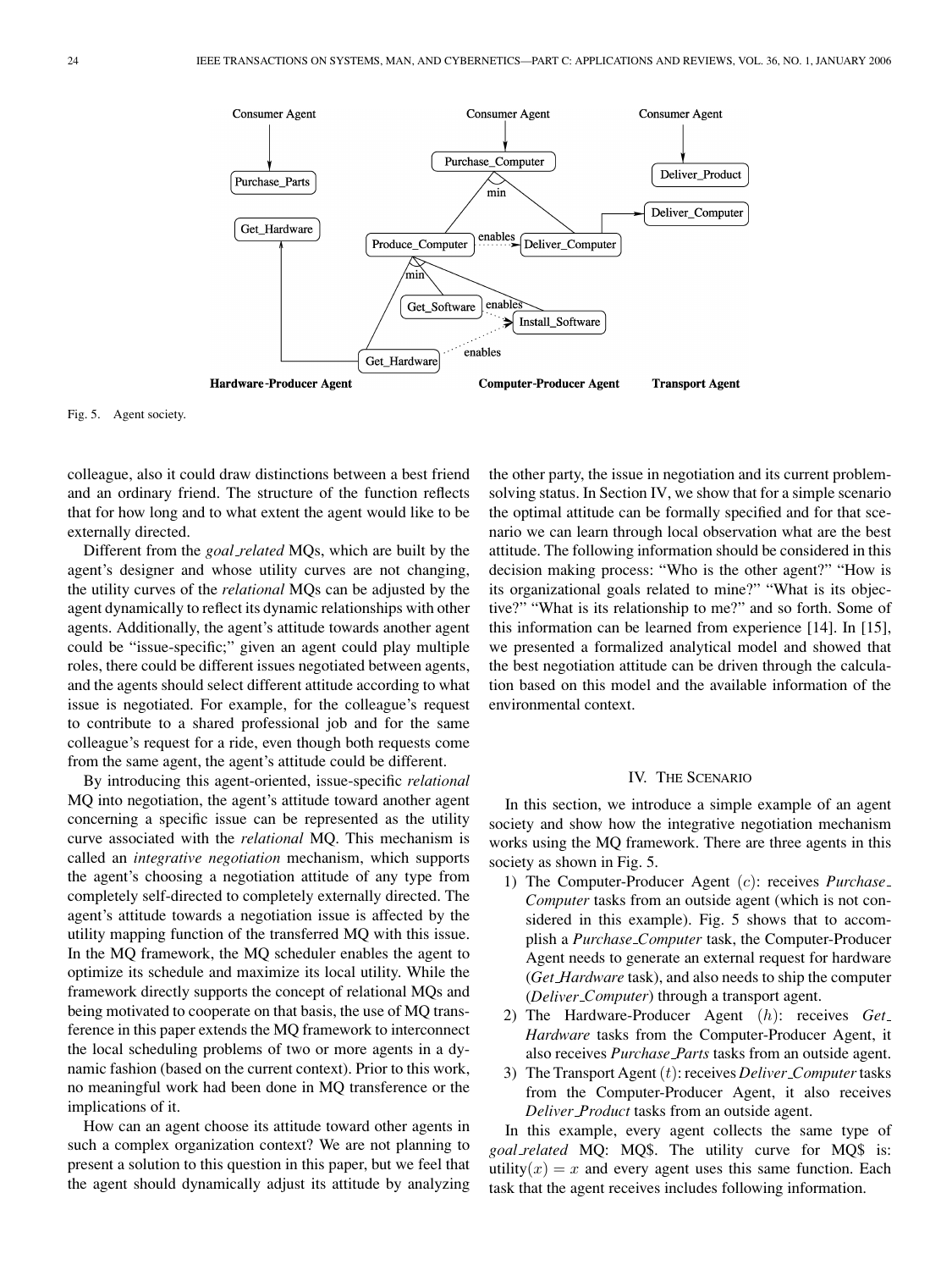

Fig. 6. Tasks with different MQs.

- Its earliest start time (est), the performance of the task before this time does not generate valid results.
- Its deadline (dl): the latest finish time for the task.
- Its reward  $(r)$ : if the task is finished by the deadline, the agent will get reward  $r$  (which is  $r$  units of MQ\$).
- The early finish reward rate  $(e)$ : if the agent can finish the task by time ft as it promised in the contract, it will receive an additional early finish reward. The reward sum is adjustable so that if the agent finishes even sooner, additional rewards are given. The relationship is expressed mathematically as: max $(e * r * (dl - ft), r)$ . The maximum additional reward is  $r$  so that the total reward possible for task performance, including both basic reward and additional reward, is  $2 * r$ .

As Fig. 6 shows, the Hardware-Producer Agent receives *Purchase Parts* task from an outside agent with x units of MQs, where x is a random number varying from 2 to 10. The Computer-Producer Agent has long-term contract relationship with the Hardware-Producer Agent and the Transport Agent: its *Get Hardware* task always goes to the Hardware-Producer Agent with a fixed reward of three units of MQ\$, and its *Deliver Computer* task always goes to the Transport Agent with a fixed reward of three units of MQ\$. Every *Purchase Computer* task comes to the Computer-Producer Agent with a reward of 20 units of MQ\$ if it is finished by its deadline (the reward can be higher if the task is finished earlier, see the following example). The Computer-Producer Agent would have its local utility increased by 14 units after paying the reward to the Hardware-Producer Agent and the Transport Agent). Assume the tasks *Get Hardware* and *Deliver Computer* have the same importance, the accomplishment of each task would result in seven units utility increase for the Computer-Producer Agent. This information is reflect by the seven units of  $MQ_{hc/t}$  transferred with task *Get Hardware* and seven units of  $MQ_{tc/t}$  transferred with task *Deliver\_Computer*.  $\mathrm{MQ}_{hc/t}^{-4}$  is a *relational* MQ introduced to reflect the relationship of the Hardware-Producer Agent with the Computer-Producer Agent concerning task  $t$ . The transferred  $MQ_{hc/t}$  with the task represents the utility increase of the Computer-Producer Agent by having this task accomplished. How it is mapped into the Hardware-Producer Agent's virtual utility depends on the Hardware-Producer Agent's attitude towards the utility increase of the Computer-Producer

Agent regarding task *Get Hardware*. If the *Purchase Computer* task could be finished earlier than its deadline, the Computer-Producer Agent could get more than 20 units reward. The extra utility increase could be estimated and reflected by more than seven units transferred  $MQ_{hc/t}$  or  $MQ_{tc/t}$  to the other two agents. Suppose the Computer-Producer Agent receives the following task:

- Task namem: Purchase Computer A.
- Earliest-start-time: 10.
- Deadline: 70.
- Reward: 20 units MQ\$.
- Early finish reward rate:  $e = 0.01$ .

Through the reasoning of the MQ scheduler, the Computer-Producer Agent decides to accept it and finish it by time 40 (it leaves four units slack time) to earn extra early reward  $6((70-40)*0.01*20)$  units MQ\$. Its local utility increases by 20 (20 + 6  $-$  6, after paying the sub-contractor agents) units after the accomplishment of this task. Hence the following two task requests: *Get Hardware* A and *Deliver Computer* A are sent to the Hardware-Producer Agent and the Transport Agent, respectively:

| task name | Get_Hardware_A                 | Deliver_Computer_A   |
|-----------|--------------------------------|----------------------|
| $_{est}$  |                                | 30                   |
| deadline  | 20                             |                      |
| reward    | $\overline{3}$ units $MQ_{\$}$ | 3 units $MQ_{\rm s}$ |
|           | 10 units $MQ_{hc/t}$           | 10 units $MQ_{tc/t}$ |

In this example, we look at three different attitudes, for how the Hardware-Producer Agent negotiates with the Computer-Producer Agent over the task *Get Hardware*. The different attitudes are specified in terms of a linear function:  $U_{ha}(\text{MQ}_{he/t}) =$  $k * \text{MQ}_{hc/t}.$ 

- 1)  $k = 1$ , the Hardware-Producer Agent is completely externally directed.
- 2)  $k = 0.5$ , the Hardware-Producer Agent is partially externally directed.
- 3)  $k = 0$ , the Hardware-Producer Agent is completely selfdirected.

Now we can look at how these different attitudes affect the negotiation process of the Hardware-Producer Agent. Suppose there are two other tasks *Purchase Parts* A and *Purchase Parts* B received by the Hardware-Producer Agent besides task *Get Hardware* A, this results in the three tasks being sent to the MQ Scheduler (suppose the initial MQ set is empty):

<sup>&</sup>lt;sup>4</sup>Similarly,  $MQ_{tc/t}$  is a *relational* MQ that reflects the relationship of the Transport Agent with the Computer-Producer Agent concerning task *t*. Detailed discussion about it is omitted here.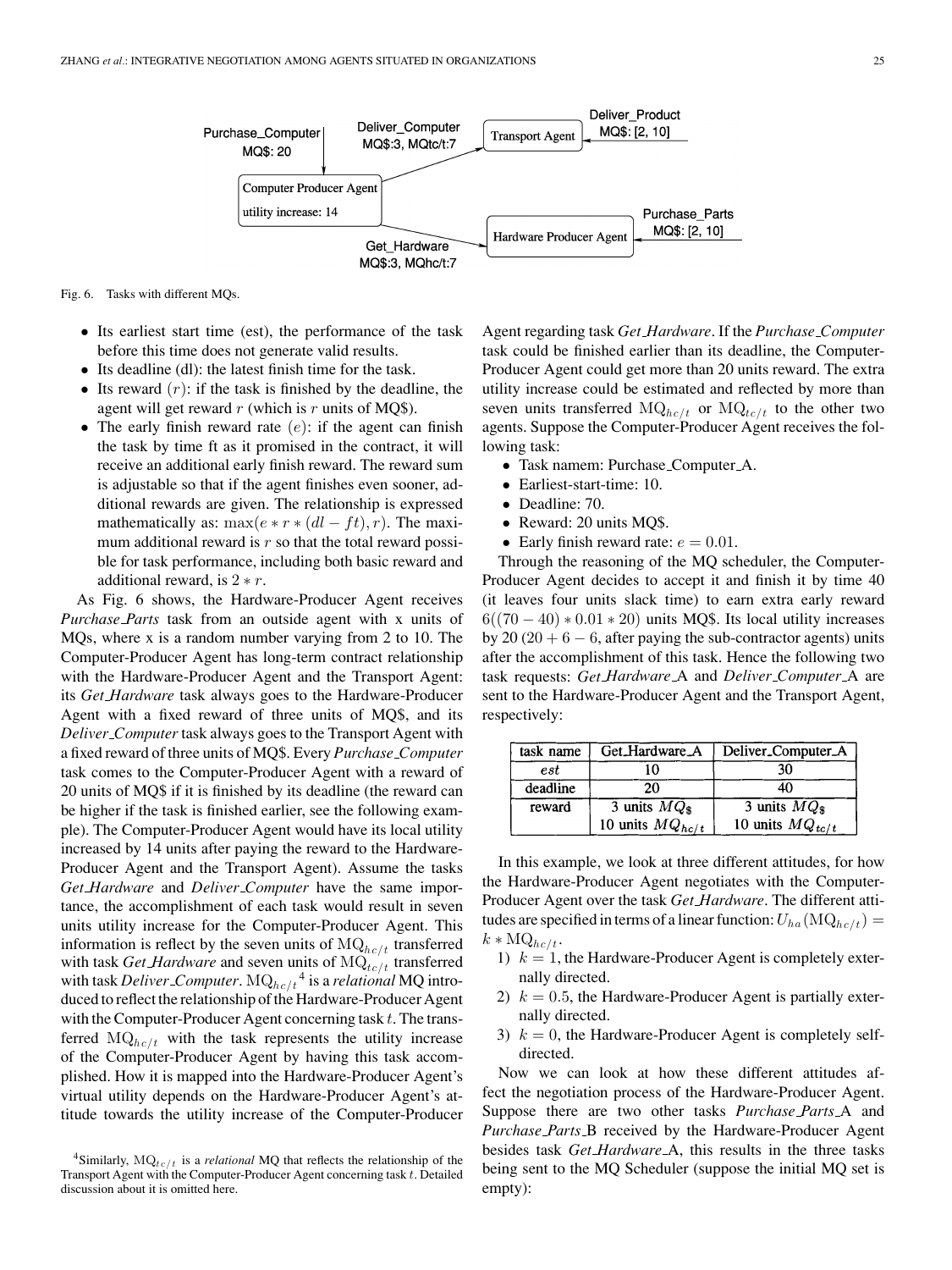|                        | Utility of Computer | Percentage        | Utility of Hardware | Percentage | Utility of             | Percentage | Social  | Percentage |
|------------------------|---------------------|-------------------|---------------------|------------|------------------------|------------|---------|------------|
|                        | Producer Agent      |                   | Producer Agent      |            | <b>Transport Agent</b> |            | Welfare |            |
| <b>SS</b>              | 218                 | 000.              | 575                 | 000.1      | 856                    | .000       | 1649    | 1.000      |
| $\overline{\text{cc}}$ | 842                 | 4.08              | 415                 | 0.72       | 766                    | 0.90       | 2022    | 1.23       |
| HH                     | 587                 | 2.84              | 493                 | 0.86       | 806                    | 0.94       | 1886    | 1.14       |
| SC                     | 301                 | 1.41              | 587                 | 1.02       | 798                    | 0.93       | 1686    | 1.02       |
| $\overline{\text{cs}}$ | 469                 | 2.24              | 364                 | 0.63       | 839                    | 0.98       | 1672    | 1.01       |
| HS                     | 390                 | $\overline{1.87}$ | 467                 | 0.81       | 845                    | 0.99       | 1702    | 1.03       |
| SH                     | 292                 | 1.36              | 585                 | 1.02       | 815                    | 0.95       | 1692    | 1.03       |
| нc                     | 632                 | 3.06              | 500                 | 0.87       | 772                    | 0.90       | 1905    | 1.16       |
| CH                     | 761                 | 3.68              | 405                 | 0.70       | 802                    | 0.94       | 1967    | 1.19       |

TABLE I COMPARISON OF PERFORMANCE

| task name        | est | deadline | process<br>time | <b>MOPS</b>                   |
|------------------|-----|----------|-----------------|-------------------------------|
| Get_Hardware_A   | 10  | 20       | 10              | [MQ\$,3]<br>$[MQ_{hc/t}, 10]$ |
| Purchase_Parts_A | 10  | 30       | 10              | [MO\$,4]                      |
| Purchase_Parts_B | 10  | 20       |                 |                               |

The decisions made by the agent depend on the attitude taken as follows:

• If the Hardware-Producer Agent is completely externally directed to the Computer-Producer Agent  $(k = 1)$ , the best MQ schedule produced is:

[10, 20] *Get Hardware* A [20, 30] *Purchase Parts* A the Hardware-Producer Agent will have seven units utility increase after the accomplishment of this schedule.

• If the Hardware-Producer Agent is completely selfdirected to the Computer-Producer Agent  $(k = 0)$ , the best MQ schedule produced is:

[10, 20] *Purchase Parts* B [20, 30] *Purchase Parts* A the Hardware-Producer Agent will have 13 units utility increase after the accomplishment of this schedule.

• If the Hardware-Producer Agent is partially externally directed to the Computer-Producer Agent ( $k = 0.5$ ), the best MQ schedule produced is the same as above. However, if the task *Purchase* Parts B comes with six units MQ\$ instead of nine units, then the best MQ schedule produced is:

[10, 20] Get\_Hardware\_A [20, 30] Purchase\_Parts\_A the Hardware-Producer Agent will have seven units utility increase after the accomplishment of this schedule. A similar reasoning process also applies to the Transport Agent.

The above example shows how an agent reacts in a negotiation process depends on its attitude towards the other agent regarding this issue, and also is affected by the other tasks on its agenda. The more externally directed an agent is, the more it will sacrifice its own utility for the other agent's utility increase. This integrative negotiation mechanism enables the agent to manage and reason about different negotiation attitudes it could have with another agent regarding a certain issue.

#### V. EXPERIMENTAL RESULTS

The example in Section IV shows that an agent needs to sacrifice some of its own utility gain to be externally directed with another agent. One important question is: can externally directed agents improve *social welfare?*<sup>5</sup> Another important question is: when should an agent be externally directed and how externally directed it should be? To explore these questions, the following experimental work<sup>6</sup> was done based on the scenario described in Section IV. The Hardware-Producer Agent has a choice of three different attitudes toward the Computer-Producer Agent: completely externally directed (C) ( $k = 1.0$ ), partially externally directed (H)  $(k = 0.5)$ , and completely self-directed (S)  $(k = 0)$ , the Transport Agent has the same three choices, so there are 9 combinations: SS (both agents are completely self-directed), SC (the Hardware-Producer Agent is completely self-directed while the Transport Agent is completely externally directed), SH (the Hardware-Producer Agent is completely self-directed while the Transport Agent is partially externally directed), HS, HC, HH, CS, CH, CC. The data is generated by running 48 groups of experiments; in each group the agents work on the same incoming task set under the nine different situations. The tasks in each set for each group experiment are randomly generated with different rewards and deadlines within certain ranges.

Table I shows the comparison of each agent's utility and the social welfare under these different situations. The percentage numbers are the normalized utility numbers based on the utility gained when agent is completely self-directed. When both the Hardware-Producer Agent and the Transport Agent are completely externally directed with respect to the Computer-Producer Agent (CC), the society gains the most social welfare. Even when both agents are only partially externally directed (HH), the social welfare is still very good. However, when one agent is completely externally directed and the other agent is completely self-directed (CS, SC), the social welfare does not improve much compared to the completely self-directed (SS) case.<sup>7</sup> The reason for this lack of significant improvement is that, in this example, to accomplish task *Purchase Computer*requires that both the task *Get Hardware* and the task *Deliver Computer* needs are successfully completed. When one agent is

 $6$ The experiments are performed in the MASS simulator environment [16], and the agents were built using the JAF agent framework [17]<br><sup>7</sup>Results from *t*-test have shown that the difference of the social welfare

between CC and SS, also between HH and SS, are statistically significant.

<sup>5</sup>Social welfare refers to the sum of the utilities of all the agent in the society, i.e., the sum of the utilities of the three agents: the Computer-Producer Agent, the Hardware-Producer Agent, and the Transport Agent. Social welfare is collected in the experiments just for us to compare different policies. It is never being used by individual agents in their local decision making processes, because this information is not available for them at all. For individual agent, the only available information besides its local information is the relational MQ from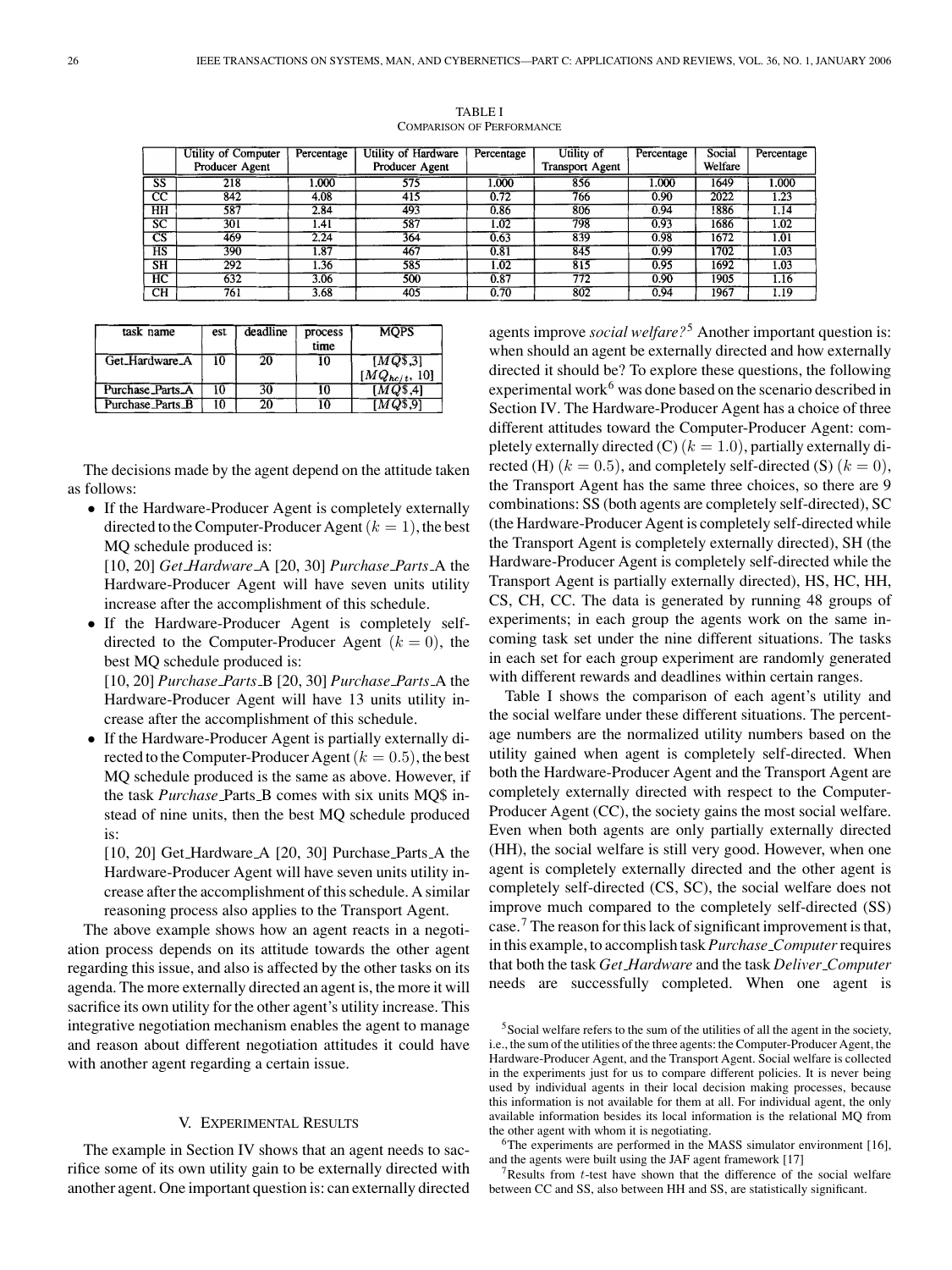| Difference of  | Number to Compare | Ho      | Ha   | Result            | Alpha |        |
|----------------|-------------------|---------|------|-------------------|-------|--------|
| Social Welfare |                   |         |      |                   |       |        |
| CC - SS        | 330               | $= 330$ | 330  | Reject Ho         | 0.01  | 0.008  |
| $HH - SS$      | 180               | $=180$  | >180 | Reject Ho         | 0.01  | 0.0008 |
| $SC - SS$      |                   | $= 0$   | >0   | Fail to reject Ho | 0.01  | 0.0179 |
| $CS - SS$      |                   | $=0$    | >0   | Fail to reject Ho | 0.01  | 0.0965 |

TABLE II RESULTS FROM STATISTICAL TESTS

TABLE III UTILITY OF HARDWARE-PRODUCER AGENT AND SOCIAL WELFARE

|                                | Utility of Hardware | Percentage | Social Welfare | Percentage |
|--------------------------------|---------------------|------------|----------------|------------|
|                                | Producer Agent      |            |                |            |
| Completely Self-Directed       | 583                 |            | 1679           |            |
| Completely Externally-Directed | 395                 | 0.68       | 1887           | 1.13       |
| Partially Externally-Directed  | 487                 | 0.83       | 1831           | l.O9       |

completely externally directed, it sacrifices it own utility, but task *Purchase Computer* may still fail because the other agent does not cooperate on the subtask, thus the utility of the Computer-Producer Agent does not increase as expected, and the global utility does not improve. This happens when the completion of a task is spread over more than two agents—thus, the information from the Computer-Producer Agent about its utility increase is only an estimation because, it depends not only on task *Get Hardware* for the Hardware-Producer Agent, but also relies on task *Deliver Computer* for the Transport Agent. In this situation, if the Hardware-Producer Agent has no knowledge about the attitude of the Transport Agent (and what other tasks it will be receiving including their worth and frequency), then it may not be a good idea to be completely externally directed towards the Computer-Producer Agent.

Table II shows the results of statistical significance  $(t$ -test) testing about the social welfare under the different cooperative situations. For example, the first line in Table II shows that with the 0.01 Alpha-level, we can reject the hypothesis  $H_0$  that the difference between the social welfare when both agents are completely externally directed and the social welfare when both agents are completely self-directed is equal to  $330<sup>8</sup>$  compared to the hypothesis  $H_a$  that the difference between the social welfare when both agents are completely externally directed and the social welfare when both agents are completely self-directed is greater than 330.

Table III shows the expected utilities of the Hardware-Producer Agent and the expected social welfare under the three possible situations: when the Hardware-Producer Agent is completely self-directed, completely externally directed and partially externally directed. When the Hardware-Producer Agent chooses one attitude, the Transport Agent may adopt one of the three different attitudes. For example, when the Hardware-Producer Agent chooses to be completely self-directed, the global situation could be SS, SC, or SH. The utility numbers in the table are the expected values of the utilities under these three different situations. Table III tells us that when a cooperative task involves more than two agents and when the other agents' attitudes are unknown, being completely externally di-

TABLE IV EXPERIMENT PARAMETERS

| Agent | Task                  | Reward | Frequency<br>every 15<br>time clicks |  |
|-------|-----------------------|--------|--------------------------------------|--|
|       | Purchase_Computer     | 20     |                                      |  |
|       | Get Hardware          |        |                                      |  |
|       | <b>Purchase Parts</b> | [2,10] |                                      |  |
|       | Deliver Computer      |        |                                      |  |
|       | Deliver_Product       | 12.101 |                                      |  |

rected means sacrificing its own utility significantly and thus, at least in this scenario, is not a good idea.

We recognized that the above conclusion might relate to the parameters of the experiments. Table IV shows these parameters. For example, the third row of the table shows that the Hardware-Producer Agent receives two *Purchase Parts* task every 15 time clicks, the reward for each *Purchase Parts* falls in the range of [2, 10], and the duration of the task is 6. Every *Purchase Computer* task comes to the Computer-Producer Agent with a reward of 20 units of MQs, if it is finished by its deadline, the Computer-Producer Agent would have its local utility increased by 14 units (With the deduction of the six units of MQs transferred to the Hardware-Producer Agent and the Transport Agent). This information is sent to the Hardware-Producer Agent (and also the Transport Agent) by attaching seven (14 divided by 2 agents) units of *relational* MQ ( $MQ<sub>hct</sub>$ ) for the Hardware-Producer Agent) with the task-announcing proposal. This information is taken into consideration by the MQ scheduler when the Hardware-Producer Agent makes its decision on this proposal. However, this information is not necessarily accurate because it is based on the assumption that the task *Produce Computer* will be finished on time. Whether this assumption is appropriate depends on whether the Hardware-Producer Agent and the Transport Agent would accept the subcontracts and fulfill them on time. The uncertainty associated with this information comes from the uncertainty of the other contractor agent's (the Transport Agent) decision, where the other contractor agent's decision is based on the following issues:

1) The agent's attitude toward the Computer-Producer Agent (how externally directed it is); the more externally directed it is, the more likely this subcontract will be accepted.

 $8330$  is 20% of social welfare under the SS situation (1649), and 180 is 11% of social welfare under the SS situation.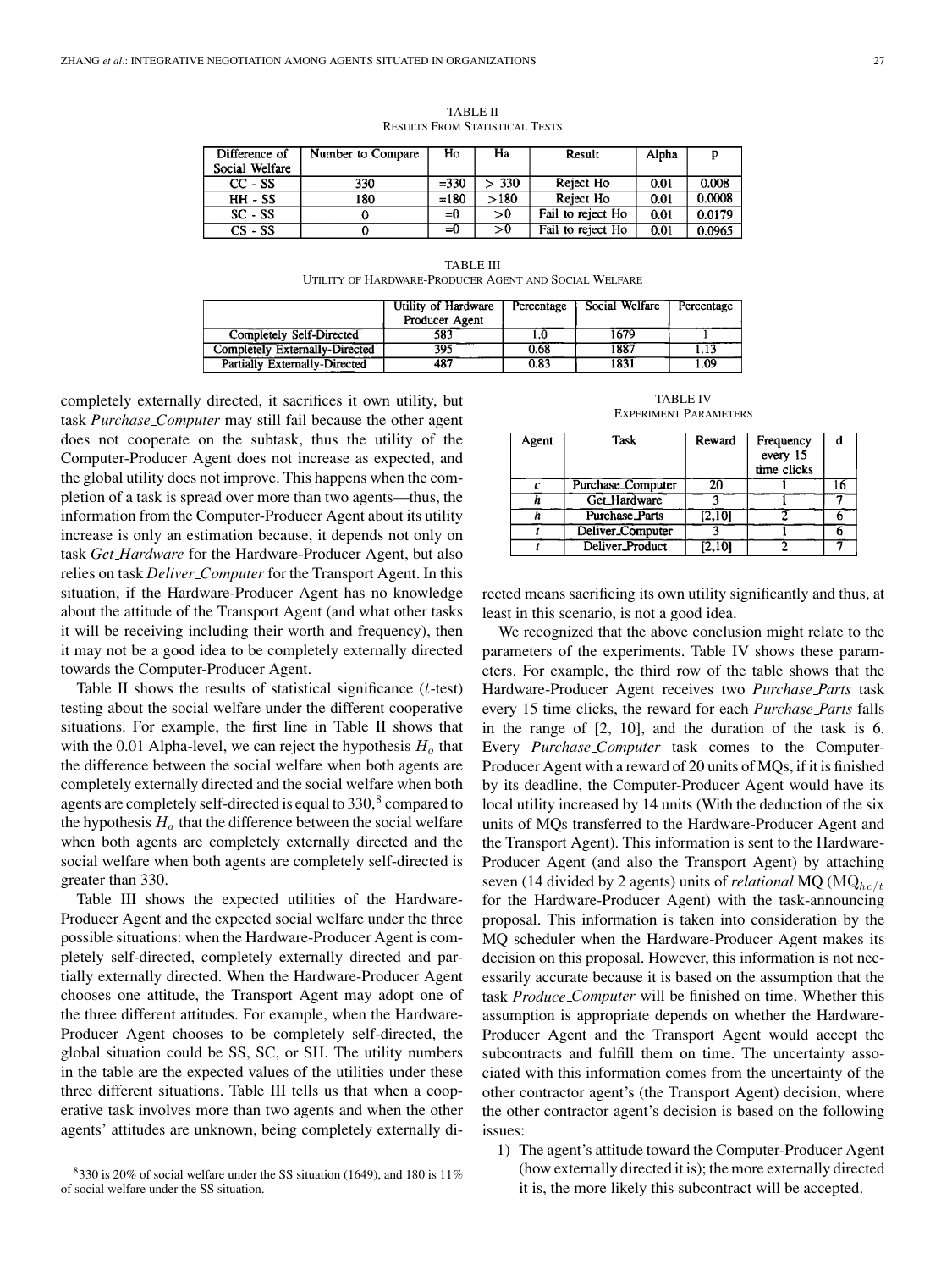TABLE V SOCIAL WELFARE USING DIFFERENT PARAMETERS

| Reward from<br>outside offer | SS  | ŧΥ   | HН   |
|------------------------------|-----|------|------|
| [2, 10]                      | 1.0 | 1.23 | 1.14 |
| [11. 191                     | 1.0 | 0.93 | 0.98 |

2) The outside offers the agent receives: how good they are, how frequent they are and how they affect the subcontract task. If the outside offer is not higher compared to the reward from the subcontract, or if they are not very frequent, or if they do not conflict with the subcontract task, the subcontract will be more likely to be accepted.

Because these issues are unknown by the Computer-Producer Agent and the Hardware-Producer Agent, the uncertainty associated with the information about the local utility increase cannot be resolved. This is why we make the statement at the beginning of this paper: it is not possible from a computational or communicational perspective for an agent to be fully cooperative, because the agent needs to have complete global information to be fully cooperative. Thus, it may be best for the organization to have agents being partially externally directed in their local negotiation with other agents rather than being completely externally directed in order to deal more effectively with the uncertainty of not having a more informed view of the state of the entire agent organization.<sup>9</sup> Generally, an agent should put appropriate weight on external information provided by other agents in an uncertain environment in order to deal with distraction. When there is more uncertainty related to the external information, an agent should be more self-directed, and it should be more externally directed if the external information is more certain.

Additional experiments have been done using different parameters. Table V shows the social welfare under different conditions. When the rewards of outside offers fall into the range of [11, 19], for the best social welfare, both agents should be completely self-directed.

However, if there is no uncertainty or less uncertainty, it may be the best for the agent to be completely externally directed or more externally directed toward the group task in order to increase the social welfare. This does not mean the agent has to grant every subcontract of the group task, the decision also depends on the outside offer. If the outside offer is significantly better than the subcontract even with taking into consideration of the contractee agent's utility increase, and if the contractor agent can only choose one between the subcontract of the group task and the outsider offer, the contractor agent will take the outside offer and drop the subcontract even if it is completely externally directed. And in fact, this choice increases the social welfare.

Based on the above experimental results, we feel there are at least two different ways for agents to choose the appropriate negotiation attitude. One approach is that the agent who has more global view/knowledge can inform other agents about how likely the estimated utility increase will be true, and the other agents can adjust their negotiation attitude based on the reliability of this information. Another approach is that the individual agent can learn from the past experience to adjust the level of cooperation.

#### VI. RELATED WORK

Glass and Grosz [20] developed a measure of social consciousness called "brownie points" (BP). The agent earns BP each time it chooses not to default a group task and loses BP when it does default for a better outside offer. The default of a group task may cause the agent to receive group tasks with less value in the future, hence reducing its long term utility. The agent counts BP as part of it overall utility beside the monetary utility. A parameter BP weight can be adjusted to create agents with varying levels of social consciousness. This relates to our utility mapping function associated with the *relational* MQ which can be adjusted to reflect the agent's different attitude in negotiation. However, the *relational* MQ is agent-oriented and issue specific, so the agent can model different attitudes towards each agent and negotiation issue. Additionally, the mapping function can be a nonlinear function and describe a more complicated attitude. Their work assumes there is a central mechanism controlling the assignment of group tasks according to agent's rank (agent's previous default behavior), which is not always appropriated for an open agent environment. Instead, in our assumption, agents are all independent and there is no central control in the society.

Axelrod [21] has shown stable cooperative behavior can arise when self-interested agents adopt a reciprocating attitude toward each other. The agent cooperates with another agent who has cooperated with it in previous interactions. The idea of the reciprocity is related to our work if the *relational* MQ is used bidirectionally between agents, agent A collect some *relational* MQ from agent B and in the future the accumulated *relational* MQ could be used to ask agent B do some work for it, in this way, the *relational* MQ actually works as a quantitative measure of reciprocity. Sen developed a probabilistic reciprocity mechanism [14] in which the agent K chooses to help agent J with certain probability p and p is calculated based on the extra cost of this cooperation behavior and how much effort it owes agent J because agent J has helped it before. There are two parameters in the formula for calculating p which can be adjusted so that the agent can choose a specific cooperation level. However, this work assumes that cooperation always leads to aggregate gains for the group, and it was based on a known cost function—that is, they know how much extra it will cost them to do X for another agent. Neither of these two assumptions are necessary in our work. Also, our work deals with more complex and realistic domains where tasks have real-time constraints and there are potentially complex interrelationships among tasks distributed across different agents.

 $9$ This issue of distraction in a distributed interpretation system [18], [19] is caused by anonymous evaluation of the validity of locally generated hypothesis. The problem caused by subsequent integration into the reasoning of another agent is very similar to the issues described in the experiments. The solution to this problem in a distributed interpretation system is to modify local reasoning process to only partially explore the information received from another agent. This approach is similar in character to the idea suggested in this paper.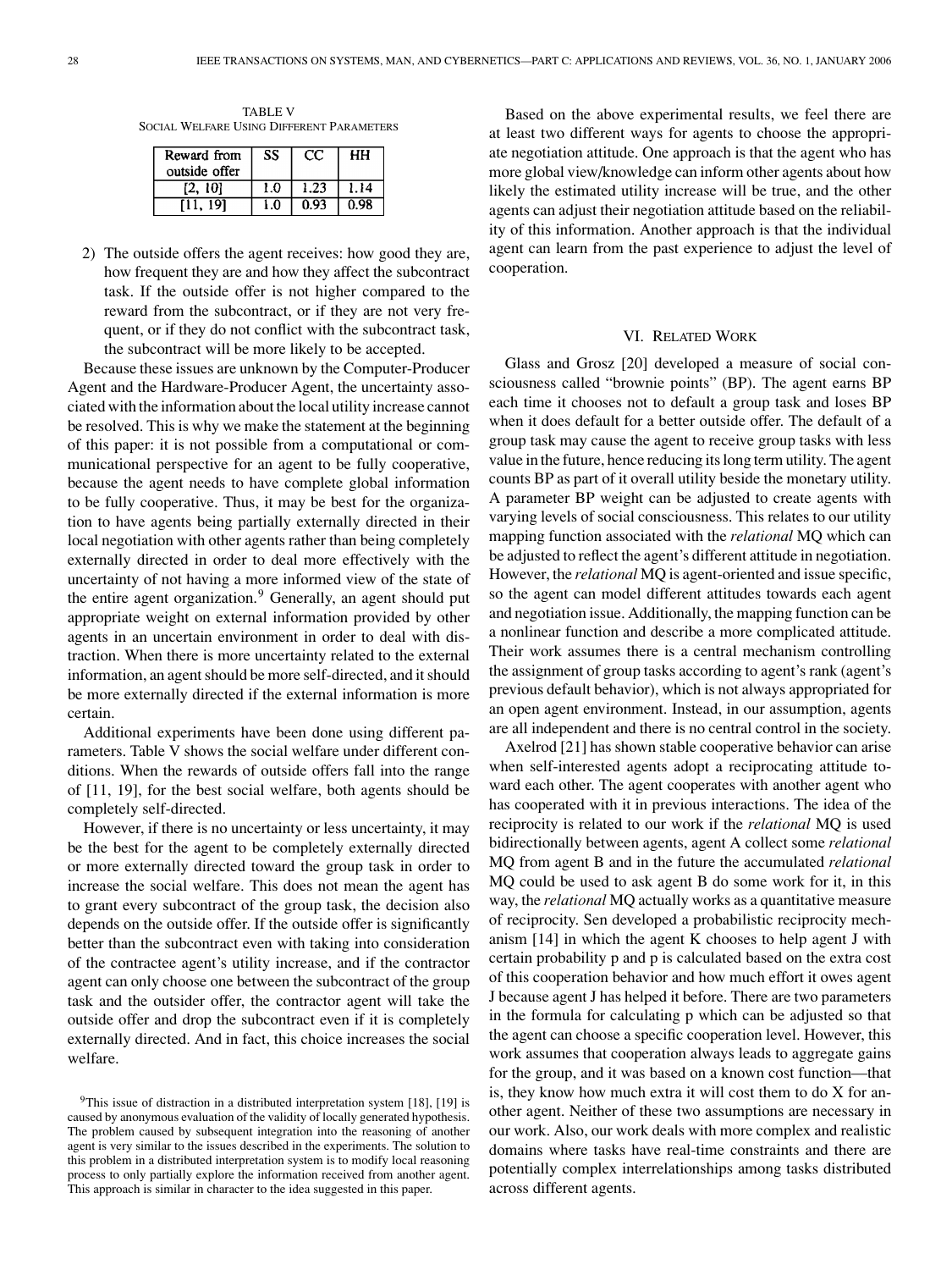Our experimental work has shown that even in a cooperative system it may not be the best for the social welfare to have agents be completely externally directed. Similar result is also shown in [22], which uses a distributed constraint satisfaction model that is much different from the underlying model in this work. Vidal [23] has also studied the teaming and selflessness when using multi-agent search to solve task-oriented problems. His study also shows the fact that neither absolute selfishness nor absolute selflessness result in better allocations, and the fact that the formation of small teams usually leads to better allocations. This work explores a similar issue as in our work, however, it is in a relatively simplified domain and there is no complex interaction among agents. Other related work includes the cooperative negotiation work on task allocation [24], where the agents use the marginal utility gain and marginal utility cost to evaluate if it worth to accept a task contract in order to increase the global utility. However in this work, the agent acts as in a "completely cooperative" mode and there is no choice on how cooperative it wants to be.

This paper is an extended version of [25]. Compared with the conference paper, this extended paper has the following improvements. In this paper, we introduce two new concepts "selfdirected" and "externally directed," which are different from "self-interested" and "cooperative." This paper provides a more complete description of the MQ framework. This paper also includes more experimental result. We performed additional experiments using different parameters, the results show that the best policy depends on the environmental context such as the outside offer, so it is important to have agents to dynamically choose the level of cooperation.

#### VII. CONCLUSION

We introduce an integrative negotiation mechanism that enables agents to interact over a spectrum of negotiation attitudes from completely self-directed to completely externally directed in a uniform reasoning framework, namely the MQ framework. The agent can not only choose to be self-directed or externally directed, but also can choose how externally directed it wants to be. This provides the agent with the capability to dynamically adjust its negotiation attitude in a complex agent society. Introducing this mechanism in the agent framework also strengthens the capability of multi-agent systems to model human societies. Multi-agent systems are important tools for developing and analyzing models and theories of interactivity in human societies. There are many complicated organizational relationships in human society, and every person plays a number of different roles and is involved in different organizations. A multi-agent system with this integrative negotiation mechanism is an ideal test-bed to model human society and to study negotiation and organization theories. Experimental work shows it may not be a good idea to always be completely externally directed in a situation involving an unknown agent's assistance; in that case, choosing to be partially externally directed may be appropriate for both the individual agent and also for the society.

We recognize that the experimental results are scenario specific and they do not answer the question about how externally directed an agent should be in a given situation. In [15], we presented an analytical model of the environment that enables the agent to predict the influence of its negotiation attitude on its own performance and also on the social welfare, hence to select the appropriate negotiation attitude to balance its own utility achievement and the social welfare. We plan to develop learning techniques that enable an agent to learn from its previous interactions with other agents about how to adjust its negotiation attitude parameter.

#### **REFERENCES**

- [1] T. Sandholm and V. Lesser, "Advantages of a leveled commitment contracting protocol," in *Proc. 13th Nat. Conf. Artificial Intelligence*, Portland, Oregon, 1996, pp. 126–133.
- [2]  $\rightarrow$  "Issues in automated negotiation and electronic commerce: Extending the contract net framework," in *Proc. 1st Int. Conf. Multi-Agent Systems (ICMAS95)*, San Francisco, California, 1995, pp. 328–335.
- [3] M. Andersson and T. Sandholm, "Leveled commitment contracting among myopic individually rational agents," in *Proc. 3rd Int. Conf. Multi-Agent Systems (ICMAS98)*, Paris, France, 1998, pp. 26–33.
- [4]  $\rightarrow$ , "Leveled commitment contracts with myopic and strategic agents," in *Proc. 15th Nat. Conf. Artificial Intelligence*, Madison, WI, Jul. 1998, pp. 38–45.
- [5]  $\rightarrow$  "Time-quality tradeoffs in reallocative negotiation with combinatorial contract types," in *Proc. 16th Nat. Conf. Artificial Intelligence*, Orlando, FL, 1999, pp. 3–10.
- [6] T. Sandholm and N. Vulkan, "Bargaining with deadlines," in *Proc. Nat. Conf. Artificial Intelligence (AAAI)*, Orlando, Florida, Jul. 1999, pp. 44– 51.
- [7] S. E. Conry, K. Kuwabara, V. R. Lesser, and R. A. Meyer, "Multistage negotiation for distributed constraint satisfaction," *IEEE Trans. Syst., Man, Cybern.*, vol. 21, no. 6, pp. 1462–1477, Nov. 1992.
- [8] S. Lander and V. Lesser, "Understanding the role of negotiation in distributed search among heterogeneous agents," in *Proc. 13th Int. Joint Conf. Artificial Intelligence*, 1993, pp. 438–444.
- [9] S. Sen and E. H. Durfee, "A formal study of distributed meeting scheduling," *Group Dec. Negotiation*, vol. 7, pp. 265–289, 1998.
- [10] A. P. R. Eugenio Oliveira, *Book on European Perspectives on AMEC.* Springer-Verlag, Jun. 2000. ch. Agents advanced features for negotiation in Electronic Commerce and Virtual Organisations formation process.
- [11] T. Wagner and V. Lesser, "Evolving real-time local agent control for large-scale mas," *in Intelligent Agents VIII (Proceedings of ATAL-01),* Ser. Lecture Notes in Artificial Intelligence, J. Meyer and M. Tambe Eds., Berlin, Germany: Springer-Verlag, 2002.
- [12] P. Cohen and H. Levesque, "Intention is choice with commitment," *Artif. Intell.*, vol. 42, no. 2–3, pp. 213–261, Mar. 1990.
- [13] N. R. Jennings, "Using joint responsibility to coordinate collaborative problem solving in dynamic environments," in *Proc. 10th Nat. Conf. Artificial Intelligence*, 1992.
- [14] S. Sen, "Reciprocity: a foundational principle for promoting cooperative behavior among self-interested agents," in *Proc. 2nd Int. Conf. Multiagent Systems*, Menlo Park, CA: AAAI Press, 1996, pp. 322–329.
- [15] J. Shen, X. Zhang, and V. Lesser, "Degree of local cooperation and its implication on global utility," in *Proc. 3rd Int. Joint Conf. Autonomous Agents and MultiAgent Systems (AAMAS 2004)*, Jul., 2004. [Online]. Available: http://mas.cs.umass.edu/paper/359
- [16] B. Horling, R. Vincent, and V. Lesser, "Multi-agent system simulation framework," *16th IMACS World Congress 2000 Scientific Computation, Applied Mathematics and Simulation,* EPFL, Aug. 2000.
- [17] B. Horling and V. Lesser, "A Reusable Component Architecture for Agent Construction," Univ. Massachusetts at Amherst, Comput. Sci. Tech. Rep. TR-98-30, May 1998.
- [18] V. R. Lesser and D. D. Corkill, "The distributed vehicle monitoring testbed," *AI Mag.*, vol. 4, no. 3, pp. 63–109, Fall 1983.
- [19] V. R. Lesser, "A retrospective view of FA/C distributed problem solving," *IEEE Trans. Syst., Man, Cybern.*, vol. 21, no. 6, pp. 1347–1363, Nov. 1991.
- [20] A. Glass and B. Grosz, "Socially conscious decision-making," in *Proc. Agents 2000 Conf.*, Barcelona, Spain, Jun. 2000, pp. 217–224.
- [21] R. Axelrod, *The Evolution of Cooperation. Basic Books*, 1984.